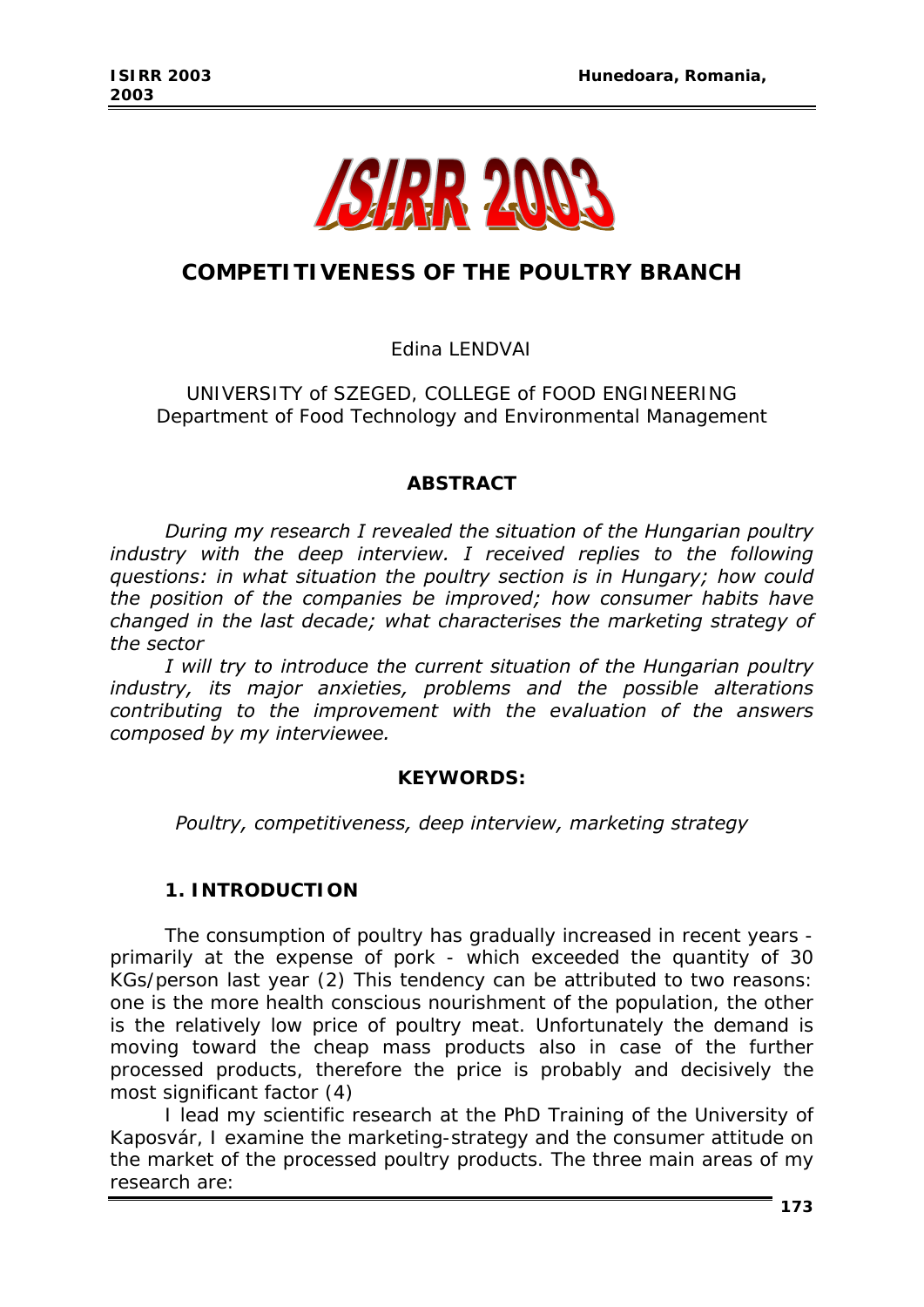- Consumer focus group examination,
- Professional deep interviews,
- Representative consumer questionnaire.

I made the deep interviews with the managing director of the first 10 most significant - also producing processed poultry products - Hungarian poultry processing companies.

My interviewees were of the same opinion in most of the issues but in some other themes they disagreed. Therefore I decided to also ask for the opinion of an expert independent of the company.

One of the most important associations of the Hungarian poultry regulation is the Poultry Product Board established in 1991, which assembles those, which produce, process and trade with poultry products. The product council is an interest conciliating organization, which fulfils public duty, and its activity extends all over Hungary.

The objective of the organization is to promote self-regulation and reconciliation of the productive and marketing attitude of all participants of the product range. In order to achieve this, the product council continuously carries out data collection in the field of production and marketing procedures, and after processing these it makes suggestions and decisions (5).

Thus I asked one of the consultants of the product council for the interview who undertook the task with pleasure.

# **2. MEANS AND METHODS OF RESEARCH**

Deep interview belongs to the methods of primary marketing research. The demoscopic research (terrain or primary) directly gathers information about the attitude and opinion of market participants. It can be further divided into two big groups: qualitative and quantitative procedures. The qualitative research - including deep interview - is a discovery one, it primarily wants to know the 'why' and the those reasons, motivations and opinions which determine the attitude and preference of the consumers (1.)

Generally deep interview is applied when the given theme is confidential, embarrassing or sensitive; when it is about questioning professionals or when competitors are interviewed (3).

The following themes were covered during the conversation:

- The current general situation of poultry industry,
- The outstandingly successful and bad periods of the past 10 years,
- The relationship of the processing companies to the trade,
- The changes after joining the European Union,
- The improvement of the position of poultry industry,
- The shaping of the consumer attitude,
- The change of the marketing-strategy of the sector,
- The marketing means and methods applied by the companies,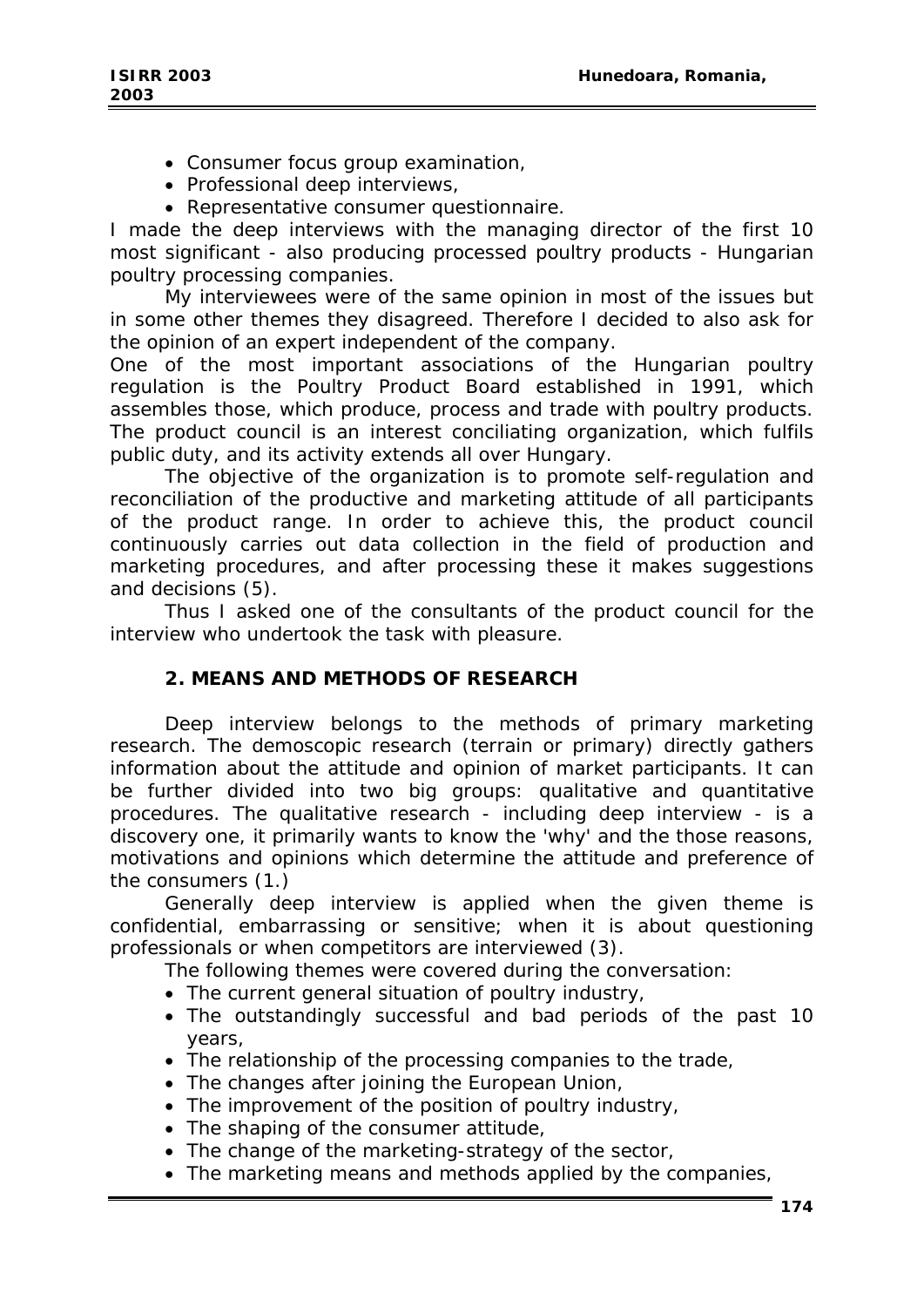• Price and price calculation.

I intended to frame the questions in a way that would lead from the general situation to the marketing strategy, or rather, to its four main elements.

### **3. RESULTS AND THEIR EVALUATIONS**

According to the judgement of my interviewee the current situation is not an advantageous one: the efficiency of the factories is lower than 12-14 years ago, though their production structures are more up-to-date. The proprietary structures of the poultry factories have been transformed: bigger co-operating organizations have been established (Hajdú-Bét, Bábolna, Carnex-group), this way these bigger groups can be regarded as competitors. As the consultant argues, the singular smaller companies either come up with a delicate production structure or try to make their livings behind the back of - in the shadow or side-water of - some bigger companies in one way or another. Later on, for them, the only chance will be to produce special: bio, natural or outdoor raised poultry products. According to his report, there is a great dispersion among the factories in terms of technological developments and the same extreme is characteristic of the standard of their food safety activity.

The consultant considers 1988 to be the most significant year, because the biggest production output took place in that year, and that level has not been reached since then yet. The beginning of the 1990s is considered to be a critical period, when the eastern market disappeared. The companies utilizing their capacities moved to the West, where they reduced their prices on the market themselves. As a consequence the companies had to face a series of financial problems. There was a slight mitigation until 1996, the market seemed to become consolidated, some processing factories failed, but all the processing capacity remained untouched. This carries the possibility of a continual war with itself. This is somewhat lessened by the formation of the previously mentioned groups.

In recent years the relationship of the trade and the manufacturers has changed a lot. In Hungary the role, and accordingly, the power of store chains are very significant. They fundamentally determine trade connections. The effective nature of the consumption in great masses forces the companies to link to store chains by all means, and trade chains willingly utilize this possibility, therefore prices are calculated very peculiarly. In the service of the retail shop system consumers make demands for a different production structure, different quality and different food safety.

The consultant also states that we cannot get into an advantageous position with the Hungarian supporting system after joining the European Union. About forty companies or so own union numbers within the sector, but they possess rather extreme capacities, therefore some of them will certainly be unable to operate after the accession. Thus one can imagine that those capacities which could not have been utilized so far, because of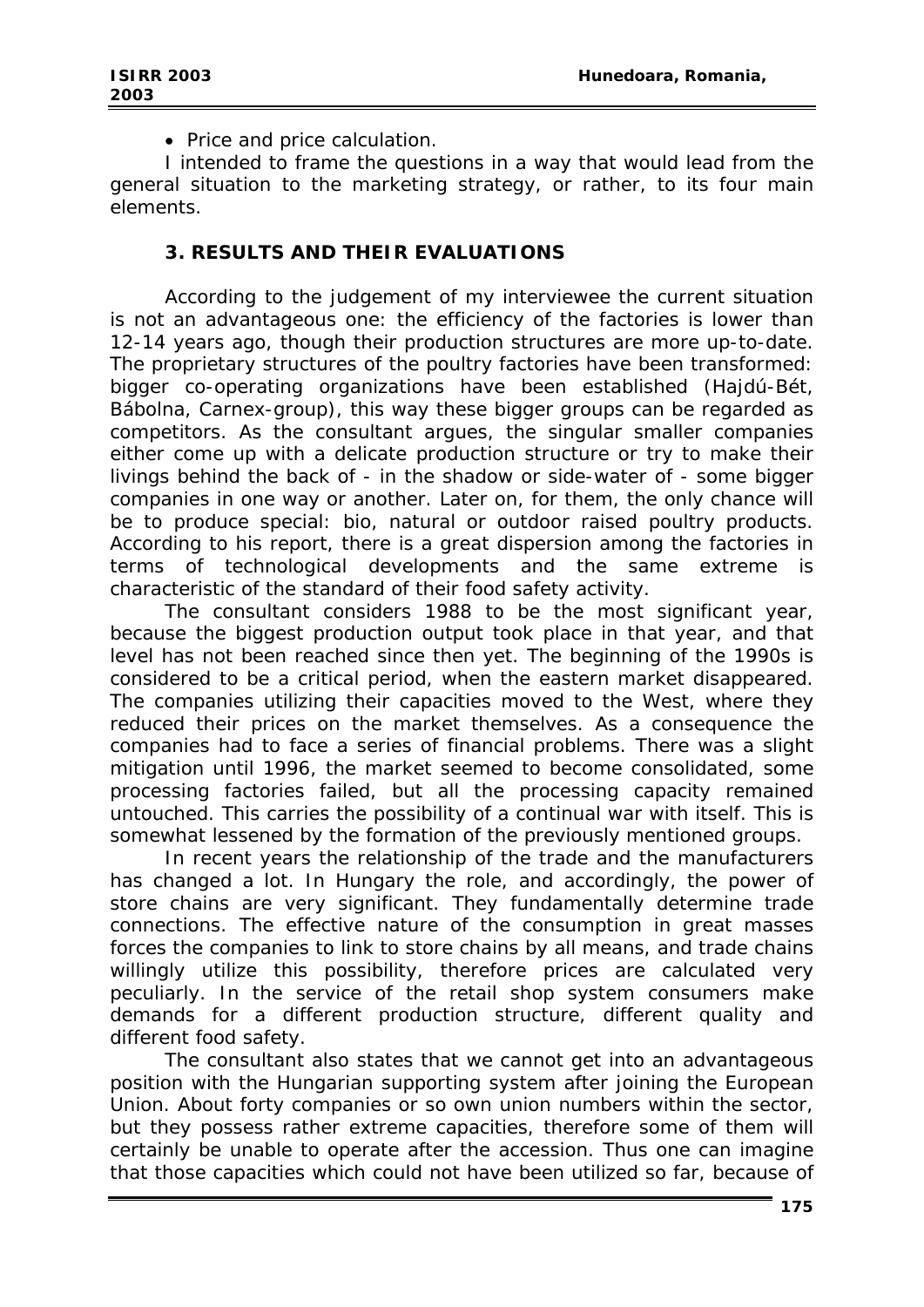the establishment of the quotas will now result in a more effective functioning in the surviving companies.

Hungary has some advantages that are not to be found in every member of the Union, for instance Hungary, besides soya, does not need any imported elementary substance for poultry raising. However, the extent of the integration is not as significant as that of Western countries, and this is an obvious disadvantage.

We could maintain the good position on the Union market with those Hungarian products, such as meat, oaten, fattened goose, with which we have a competitive advantage.

My conversation partner can see several solutions to improve the current not too favourable situation. Firstly, the technique and technology of the fattening and raising farms within the cultivating sectors must be raised to the level that fits into the European standard. Foreign models should be followed in term of trade, where the representatives of huge trade chains are members of the product developing, monetary and economic committees of some processing factories. Thus they have a suitable knowledge of the costs needed for the production of the particular product. They have a great role in deciding the direction of future developments, too. This kind of co-operation is much better than revealing certain facts on the market, for example: the product is unusable, it is not good and it does not comply with the expectations made out by the store chains.

In connection with the attitude changing of the consumer the consultant experienced the following: the consumer demand has cleanly moved toward the fresh poultry products and this seems to reach slowly the Western-European scale. One has to count with the continuous maintenance of the low category product trade, because of the Hungarian income conditions, and with the fact that the most valuable parts of poultry will be exported further on. Of course there has been a growing demand for higher quality products, but this falls behind both in value and quantity compared to lower price category products. Unfortunately there is still only little demand for the so-called natural or bio products in Hungary. This claim is already in existence, but this is not yet observable in relation to the products of poultry and meat industry, but mainly in the baking industry, because of flour-allergy, for example.

The marketing strategy in the industrial sector has gone through significant changes. As my interviewee put it, the marketing strategy of the companies has changed the most which transformed from national companies into share companies. The most important reason for this was that the Eastern markets imported poultry in one hundred thousand tons of magnitude from Hungary, until the end of the 1980s, but at the same time this quantity meant a quality level of mass product requirements. It was easy to select the special quality requirement products from this great quantity. However, this tendency ceased to exist at the beginning of the 1990s and there was a firm launching of the application of food-safety and quality assurance systems first only in the processing factories, later in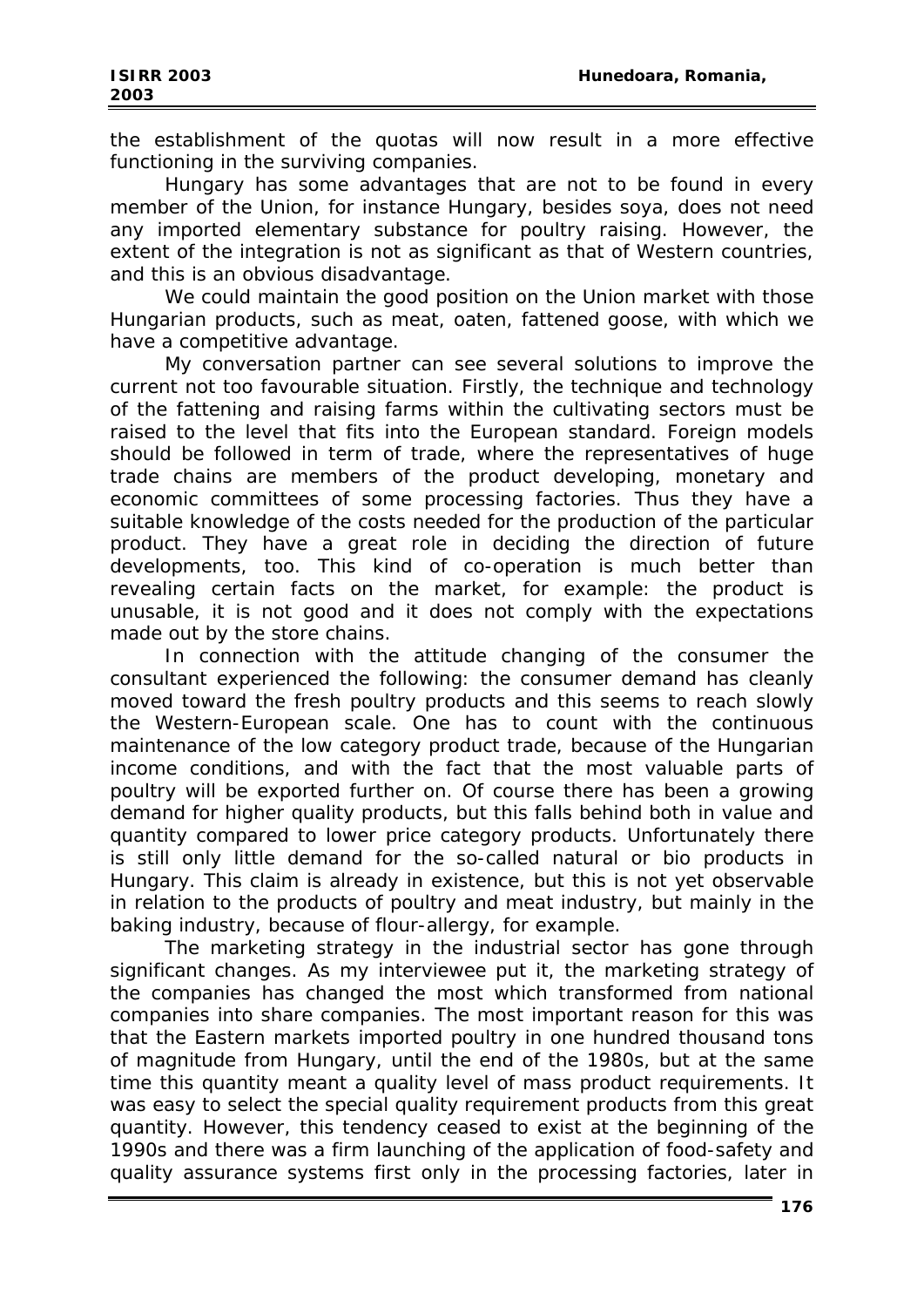the producing factories as well. What constitutes the problem is that all this happens to the responsibility of the processing factories: the quality assurance system is supposed to be controlled by the processing factories and not by the producing ones. The modification of the marketing strategy was supposed to take place with such an uncertain background. This was primarily attempted in case of the processed products, but, as the consultant thinks, a marketing strategy is to comprehend the entire production structure of a company.

He mentioned another very important factor in the change of the marketing strategy: the companies undoubtedly apply the techniques and methods of the Western-European marketing, and they make steps that play a great role in the formation of the strategies toward a direction which fits into the Western-European product structure.

The next question concerned the marketing means and methods applied by the companies. As the consultant sees it, nowadays the companies own some level of a marketing organization, but generally these are of one-person and are only related to the national sales, and if they intend to show some kind of a more serious marketing programme to the consumer, they will have it made by an adequate external organization.

Mainly short-term programmes are typical which are either aimed at one particular group of products. The marketing procedure is dominated by commercials and propaganda. The characteristics of these marketing means are that they are separated, and tied to the companies. The Poultry Product Board has established the trademark "Safe Hungarian Poultry", which was revealed by a former problem at the beginning of last year (Chinese chicken scandal). The expert hopes, that a marketing means like this will promote the national prejudice in the European Union, which will result in consuming our own products with pleasure. If it fulfils this task too, it can put our market in a more profitable position after joining the EU.

In relation to price calculating, my interviewee made the following statements: "Generally manufacturers try to sell "packages" and instead of one lonely product they present themselves with a diverse product range with which they would like to cover their production structure. There is a possibility to vary prices within one package: the manufacturer is obliged to accept lower prices in case of the products that qualified as marketable from the point of view of the stores, but the manufacturer has the opportunity to gain the loss back with higher prices of the rest of the offered package product".

The other main characteristic is that the factories try to use cheaper products to be the base material of their processed products, because the price sensitivity is much lower there. If the consumer is accustomed to, and is the regular buyer of e.g. a breaded, frozen, semi-manufactured product, stuffed with cheese and ham, he will not feel the change of the price as much as in the case of a pre-cooled chicken breast.